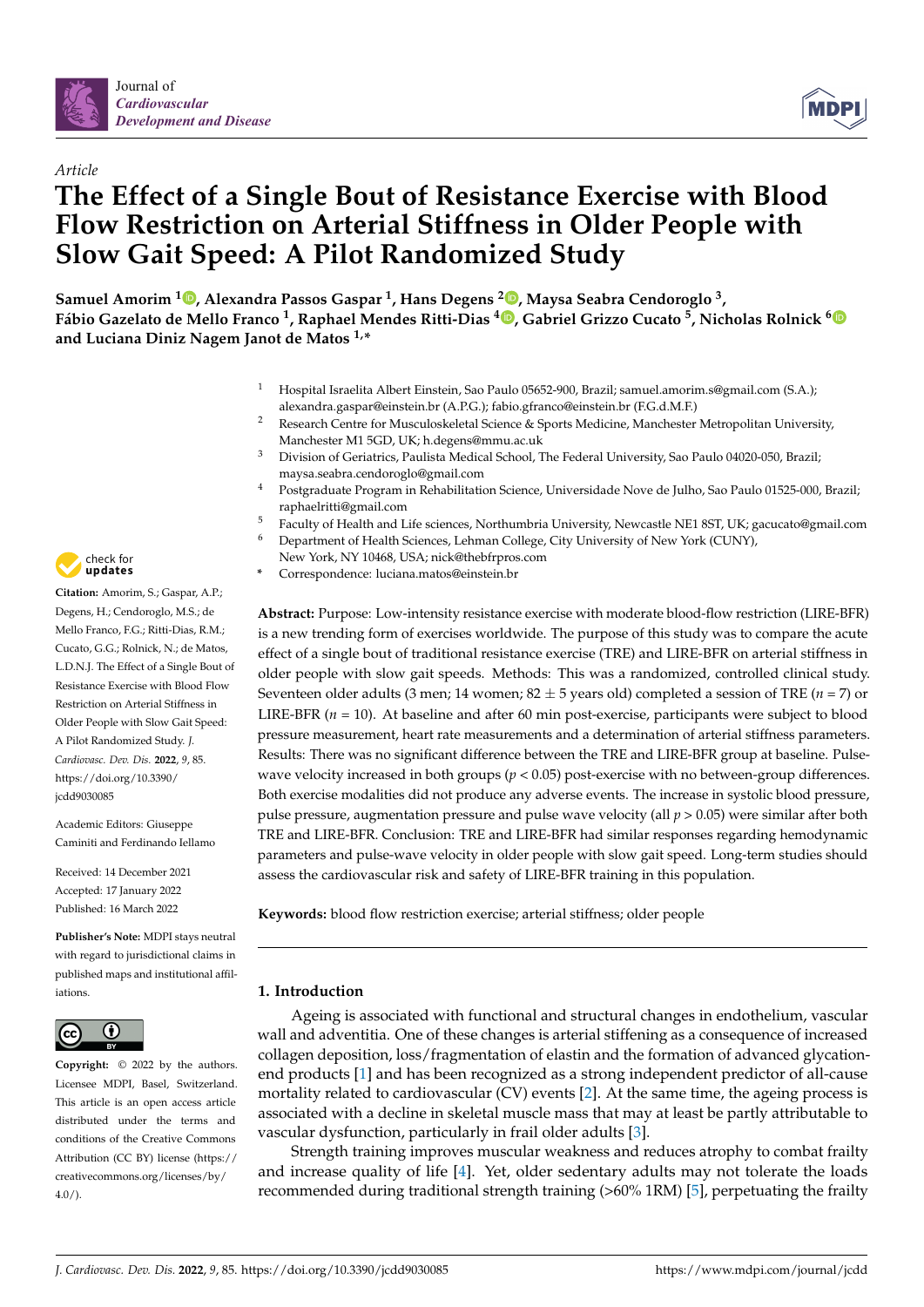phenotype. A new form of strength training involving local vascular restriction with low loads (20–50% 1RM) has been shown to improve muscle mass and strength in healthy older people to a similar extent as traditionally recommended high-intensity strength training [\[6\]](#page-8-5). Low-intensity blood flow restriction (LIRE-BFR) training has the potential to positively impact load-compromised individuals by allowing them to strength train at lower loads.

In healthy young people, traditional strength training (TRE) at intensities  $\geq 60\%$  1RM induces an acute increase in arterial stiffness that is reflected by an augmentation of the pulse-wave velocity (PWV) [\[7](#page-8-6)[–10\]](#page-8-7). An increase in arterial stiffness is thought to be a result of metaboreflex activation and higher sympathetic activity that causes a rise in blood pressure [\[11\]](#page-8-8) and an elevated endothelin-1 concentration, leading to vasoconstriction [\[12\]](#page-8-9). This is significant, as an increase of just 1.0 m/s in PWV leads to a 12–14% increased risk of cardiovascular events and a 13–15% increase in mortality [\[13\]](#page-8-10).

There are, however, concerns regarding the safety of LIRE-BFR in older adults as they often suffer from comorbidities whereby LIRE-BFR potentially has a negative impact on vascular structure and function [\[14\]](#page-8-11). To overcome this potential negative impact, low loads are often used during LIRE-BFR, that have been shown to elicit similar metabolic stress to that elicited by TRE, and, therefore, is expected to cause a similar, although not more serious, cardiovascular overload [\[15\]](#page-9-0). However, the tissue hypoxia in LIRE-BFR likely elicits an increase in the circulating VEGF, stimulating nitric oxide release [\[16\]](#page-9-1), ultimately inducing vasodilation [\[17\]](#page-9-2) that may in fact even result in a lower, rather than elevated, rise in peripheral resistance after a LIRE-BFR session [\[18\]](#page-9-3) compared to TRE strength training. However, no studies have yet been conducted to determine whether an acute session of LIRE-BFR is safe for those who exhibit slow gait speed and the frailty phenotype. This is important as such people are unable to perform TRE and, hence, they may benefit from LIRE-BFR in clinical practice.

While the above observations show the promising acute and longitudinal effects of LIRE-BFR, the clinical applicability and safety of LIRE-BFR for older people with slow gait speed have not yet been established. Therefore, the purpose of this pilot study was to compare the arterial stiffness responses after one exercise session using LIRE-BFR and TRE in older people with a slow gait speed  $\langle 0.9 \text{ m/s} \rangle$ . It was hypothesized that a single bout of TRE could induce an increase in arterial stiffness (as reflected by an increase in PWV) and that LIRE-BFR does not.

## **2. Methods**

## *2.1. Study Design*

This was a randomized controlled, clinical pilot study to evaluate the acute effects of one session of LIRE-BFR or TRE on arterial stiffness in older people with slow gait speed. Arterial stiffness parameters, blood pressure, and heart rate were measured before and 60 min after the administration of LIRE-BFR or TRE. The study was approved by the hospital ethics and research committee (CAAE: 56798316.4.0000.0071) and registered at <www.clinicaltrials.gov> (accessed on 10 January 2022) as NCT03272737. All participants provided their informed written consent before enrollment. The study was conducted in accordance with the standards of the Declaration of Helsinki.

## *2.2. Participants*

Ninety-five older adults (>65 years old) were assessed for study eligibility from a list of patient records from the Albert Einstein Hospital. Inclusion criteria were any adults (both sexes) with gait speed slower than  $0.9$  m/s over the age of 65 years old. Adults were excluded from the study if their gait speed was greater than  $0.9 \text{ m/s}$  or any of the following was uncovered in their patient records or clinical examination: uncontrolled diabetes mellitus or peripheral neuropathy, symptomatic peripheral arterial disease, uncontrolled arterial hypertension (BP > 160/100 mmHg), hypercholesterolemia (total cholesterol > 220 mg/dL), infections within the past month, osteoarticular or neurological problems that prevented training, a history of anemia, cerebrovascular disease, or myocardial infarction within the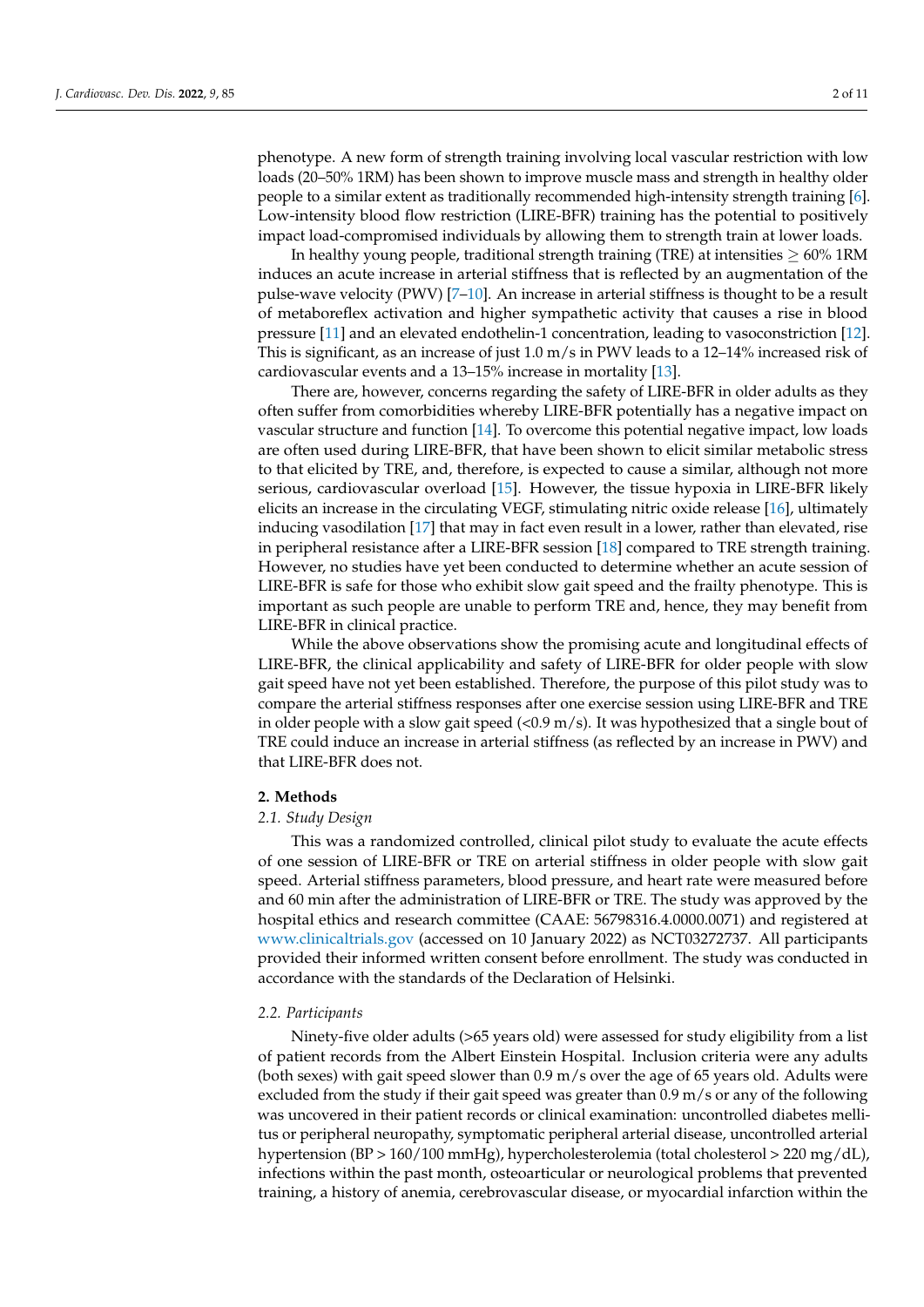<span id="page-2-0"></span>last 6 months, a prior history of a deep-vein thrombosis, current usage of anticoagulants or double antiplatelet agents, a history of smoking within the past 6 months or cognitive impairment (Mini-Mental Status Exam < 24). After screening eligible participants, seventeen nder adults were included in the study (Figure [1\)](#page-2-0).

mag/dL), infections with the past month, osteoarticular or neurological problems that  $\alpha$ 



**Figure 1.** Consort diagram illustrating the number of recruited patients and reasons patients were not included.

## <span id="page-2-1"></span>**Figure 1.** Consort diagram illustrating the number of recruited patients and reasons patients were 2.3. Study Protocol Overview

*2.3. Study Protocol Overview*  participant was randomized into a low intensity blood flow restriction exercise group, performing leg press and leg extensions at 20% 1RM (LIRE-BFR) or traditional strength  $\frac{1}{2}$ training (TRE) at 60% 1RM. All participants participated in two familiarization sessions in the matter of the matter of the matter of the matter of the matter of the matter of the matter of the matter of the matter of the prior to pilot data collection, with each session separated by 72 h. Before and one hour following completion of the selected exercises during the pilot data collection, measures of arterial stiffness were obtained, and the data were used to compare changes between groups. An overview of the study protocol is shown in Figure [2.](#page-2-1) Following the initial clinical screening and one-repetition maximum assessment, each



**Figure 2.** This diagram shows the sequence of events during the pilot study. **Figure 2.** This diagram shows the sequence of events during the pilot study.

2.3.1. Session One—Clinical Evaluation and Randomization and Randomization and Randomization and Randomization  $\mathcal{L}$ 2.3.1. Session One—Clinical Evaluation, 1RM Testing and Randomization

Approximately one week before the experimental exercise session, each participant underwent a clinical evaluation conducted by three researchers (SA, AG, LM) to further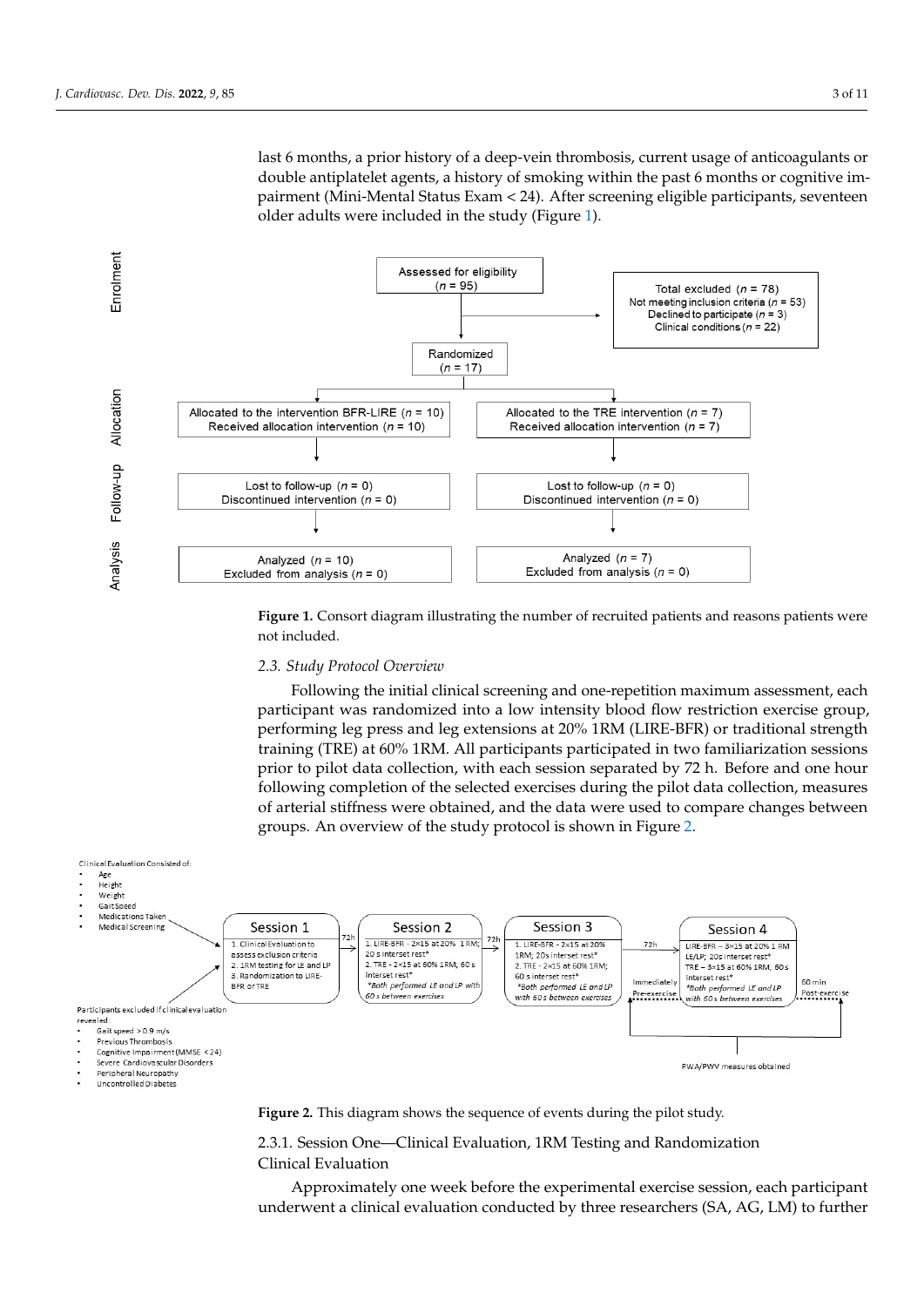determine study eligibility. Two researchers (AG, LM) screened participants for previous thrombosis, cognitive impairment via Mini Mental Status Exam (score < 24 indicates impairment), severe cardiovascular disorders, peripheral neuropathy and uncontrolled diabetes mellitus. If participants were found to have any of the conditions, they were subsequently excluded from further study participation. Additionally, body mass (kg), height (m) and a list of current medications were collected during the clinical evaluation. Body mass index (BMI) was calculated for each eligible participant by dividing body mass by height<sup>2</sup> (m).

Participants that passed the clinical evaluation performed the 4.6 m walk test to assess gait speed [\[19\]](#page-9-4). The test was repeated three times with 30 s rest between attempts and the median score was used for analysis. Participants were excluded from further analysis if they exhibited a gait speed of  $> 0.9$  m/s [\[20\]](#page-9-5). Each participant was advised to continue taking their prescribed medications along with instructions to consume a light meal, drink water, and avoid physical activity and alcohol prior to reporting to the lab for each session. After session one, participants were also told to avoid consuming caffeine, chocolate and tea 24 h prior.

## One-Repetition (1-RM) Maximum Assessment

Following the clinical evaluation and gait assessment, participants who met the inclusion criteria for the study participated in a 1-RM assessment for the leg press (LP) and leg extension (LE) exercises. The 1-RM assessment was performed for each exercise in accordance with the guidelines of the American Society of Exercise Physiologists for isotonic resistance testing [\[21\]](#page-9-6). LP (VR4860, Cybex International Inc., Medway, MA, USA) was performed before LE (VR2, Cybex International Inc., Medway, MA, USA) as this mirrored the experimental design in session 4. Five minutes of rest was allocated after determining the 1-RM in the LP before moving onto the LE.

The testing protocol consisted of a specific warm-up with 50% of the participant's estimated 1-RM. One minute of rest was given and then each participant performed one set of three repetitions of their estimated 70% 1-RM. After a 3 min rest period, the participant had up to five attempts to achieve their 1-RM. Loads were determined subjectively and a successful repetition was defined as movement of the knee joint from 90 $^{\circ}$  to  $0^{\circ}$  of flexion in the exercise. If the participant successfully completed the repetition, three minutes of rest were allocated, and a minimal amount of additional weight was added that was judged to be reasonable given the performance of the prior repetition. This process was repeated until a 1-RM was achieved.

## Randomization

Each included participant was randomized into one of the two groups (LIRE-BFR or TRE) using the website "randomizer.org"(available online: <http://www.randomizer.org/> accessed on 4 April 2018). The researchers who performed the experiments before and after the exercise session were blinded to the participant's group allocation. However, the blood flow restriction specialist who conducted the exercise session was not blinded.

## 2.3.2. Session Two and Three—Familiarization

Seventy-two hours after inclusion in the study, participants underwent two familiarization sessions (each with 72 h of rest in-between) in accordance with their group allocation. LIRE-BFR performed two sets of 15 repetitions at 20% 1-RM with 20 s of inter-set rest. TRE performed the same sets and repetitions but at 60% 1-RM and 60 s of inter-set rest. Exercise cadence was set at 2 s for the concentric, 2 s for the eccentric and was tracked with a metronome. After performing the LE, participants in both groups were given 60 s of rest before beginning LP [\[22](#page-9-7)[,23\]](#page-9-8).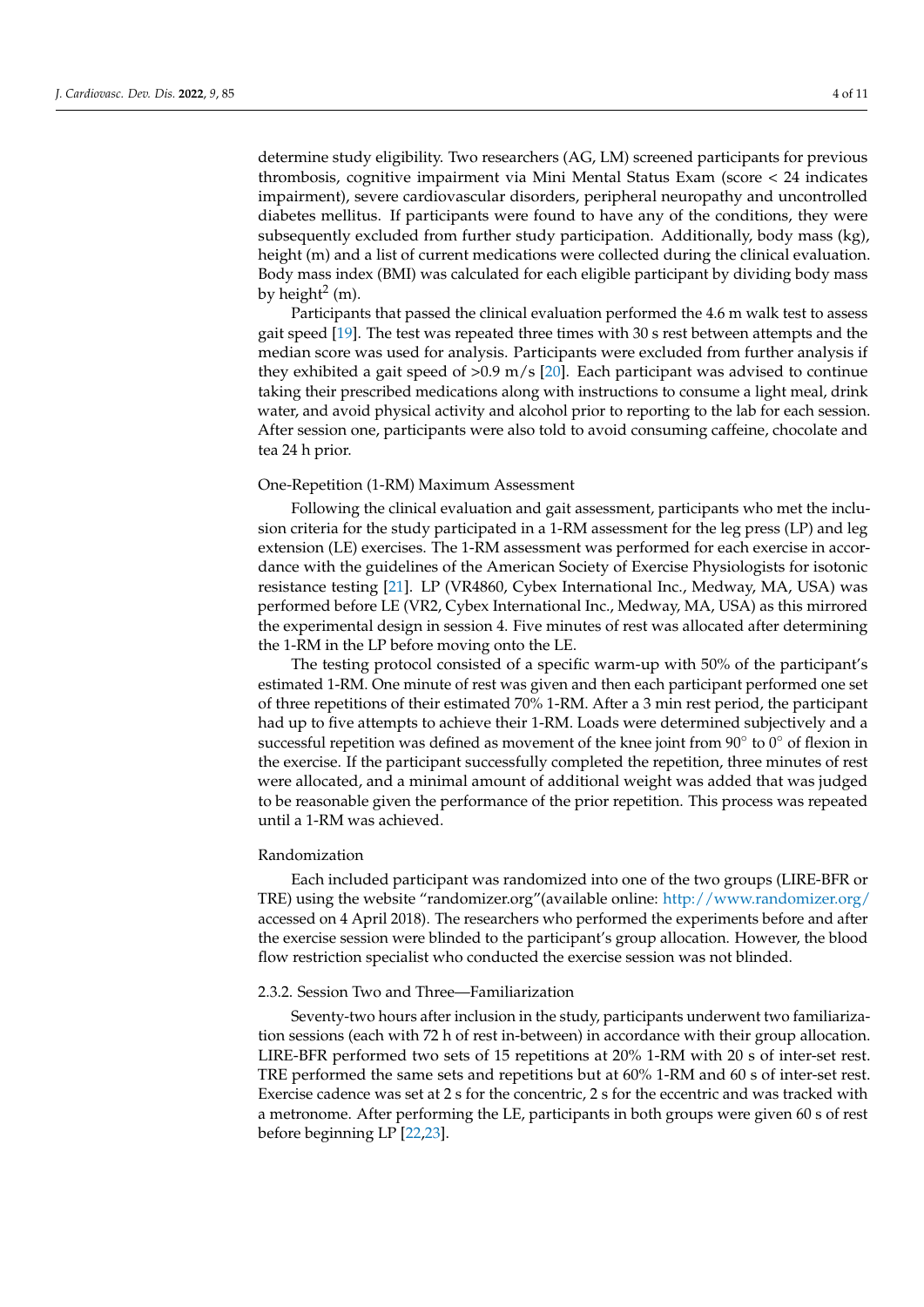Determination of Individual Blood Flow Restriction Pressure

Application of LIRE-BFR during the familiarization and pilot data collection was performed with the KAATSU Nano device (KAATSU Global, Los Angles, CA, USA); 5 cm cuff width), an automatic autoregulated BFR device. Applied pressure was determined in accordance with the KAATSU manual guidelines with the participant in sitting and the device on the bilateral proximal thighs. [\[24\]](#page-9-9) During the LIRE-BFR exercise session, pressures ranged from 150–260 mmHg between the older adults and was applied continuously throughout each set, including the rest periods. Following completion of the exercise, the cuff was deflated to 0 mmHg [\[25\]](#page-9-10).

# 2.3.3. Session Four—Pilot Data Collection

## Exercise Session

After ~72 h following the last familiarization session, participants reported to the lab where baseline measures of arterial stiffness were collected. After one hour, participants exercised in their allocated group with LIRE-BFR performing LP/LE at 3 sets of 15 repetitions with 20 s of inter-set rest with 20% 1RM while TRE performed the same exercise with 60% 1RM and 60 s of inter-set rest [\[26](#page-9-11)[,27\]](#page-9-12). Inter-exercise rest was 60 s for each group. LE was performed before LG in both groups and the exact machines and cadences were used as in the familiarization sessions. Participants breathed normally. None of the participants reported pain or discomfort during the exercise in either group.

#### Assessment of Arterial Stiffness

Measures of arterial stiffness were performed before the pilot exercise session and 60 min after its completion. Each participant was positioned in supine in a quiet room with controlled temperature (20–25 ◦C) for 10 min prior to data collection.

Pulse wave analysis (PWA) and pulse wave velocity (PWV) measurements were performed using applanation tonometry (Sphygmocor; AtCor Medical, Sydney, Australia). Aortic pressure waveforms and blood pressures were derived from the radial artery using a validated transfer function. The aortic pressure waveform was in turn used to calculate augmentation pressure (AP), augmentation index (AIx) and AIx corrected to a heart rate of 75 bpm (AIx75) [\[28\]](#page-9-13).

The systolic part of the central waveform is defined by two pressure peaks: the first peak (P1) caused by the left ventricular ejection and the second peak (P2) is the reflected wave, where AP is measured as the difference between P2 and P1. The AIx was expressed as the AP, as a percentage of the pulse pressure (PP). The average of three measurements of radial blood pressure of high-quality (operator index > 80%) were used in the analysis [\[29\]](#page-9-14).

For the PWV analysis, the distance from the carotid artery to the suprasternal notch, and femoral artery to the suprasternal notch were measured using a measuring tape. The PWV was automatically calculated by the Atcor software as the carotid-femoral artery distance divided by the wave travelling time between sites [\[30\]](#page-9-15). A simultaneous ECG recording was used to assess heart rate. All post-exercise measurements were done in the LIRE-BFR group when the device was deflated.

## Statistical Analyses

Continuous variables were expressed as mean  $\pm$  standard deviation or mean and 95% confidence interval (IC), categorical variables as percentages. The distributions of numerical variables have been evaluated by histograms, QQ plot and Shapiro–Wilk tests. Fisher's exact tests and Student's t tests were used to compare groups at baseline. Additionally, model adjustment was verified by an analysis of residuals. To assess exercise-induced changes, generalized linear mixed models were performed on the pre- and post-exercise data in the TRE and LIRE-BFR groups. The sample size and power calculation showed that to detect an 0.5 m/s attenuation in exercise-induced change required 38 people per group at a statistical power of 0.80 and an alpha of 0.05. Even so, such a difference is physiologically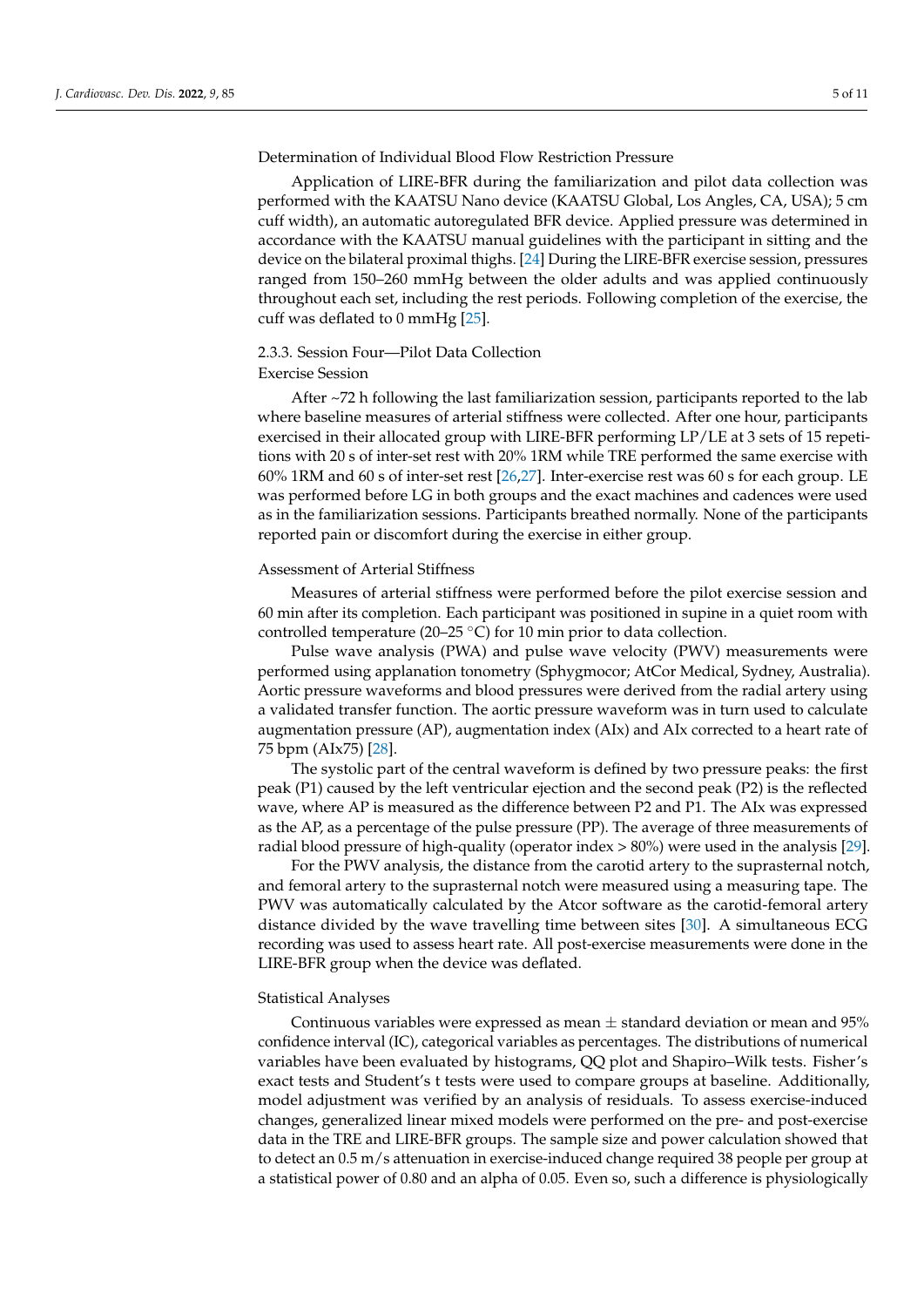not meaningful, particularly when we consider that the difference between groups before exercise was 1 m/s [\[1\]](#page-8-0).

## **3. Results**

Seventeen older adults (14 women; 3 men) above 65 years old completed the entire protocol including the clinical evaluation, group allocation, familiarization sessions and pilot data collection. There was no significant difference between the groups at baseline in any quantitative measures. Participant data collected from the clinical evaluation along with gait speed, 1-RM assessments and reports current medications taken by each participant separated by group allocation are reported in Table [1.](#page-5-0)

<span id="page-5-0"></span>**Table 1.** Characteristics of participants and medications.

|                             | TRE          | <b>LIRE-BFR</b> | <i>p</i> -Value |
|-----------------------------|--------------|-----------------|-----------------|
| Age (years)                 | 82.0 (7.4)   | 82.8(5.2)       | 0.796           |
| Body weight (kg)            | 67.9(14.6)   | 67.3(12.1)      | 0.929           |
| Height (m)                  | 1.54(0.06)   | 1.55(0.07)      | 0.774           |
| Body mass index $(kg/m^2)$  | 28.5(6.3)    | 27.8(3.9)       | 0.762           |
| Gait speed (m/s)            | 0.74(0.11)   | 0.61(0.13)      | 0.052           |
| 1RM test-Leg press (lb)     | 110.0(62.4)  | 119.0(35.1)     | 0.709           |
| 1RM test-Leg extension (lb) | 70.0(25.8)   | 67.0 (18.9)     | 0.785           |
| Anti-hypertensives          | $71.4\ (%)$  | $100.0\,(%)$    | 0.154           |
| Anti-hypercholesterolemia   | 42.9 $(\% )$ | $70.0\ (\%)$    | 0.350           |
| Anti-depressant             | 42.9 $(\% )$ | $60.0\ (\%)$    | 0.637           |
| Anti-anxiety                | $0.0\,(%)$   | $20.0\,(%)$     | 0.485           |
| Anti-psychotic              | 14.3 $(\% )$ | $10.0\ (\%)$    | 0.999           |
| Platelet anti-aggregant     | 42.9 $(\% )$ | 30.0 $(\% )$    | 0.644           |
| Oral Hypoglycemic           | 57.1 $(\%)$  | $10.0\ (\%)$    | 0.101           |
| Dementia                    | 14.3 $(\% )$ | $10.0\,(%)$     | 0.999           |
| Anti-convulsant             | 14.3 $(\%)$  | $10.0\ (\%)$    | 0.999           |
| Anti-parkinson              | $0.0\ (\%)$  | $20.0\,(%)$     | 0.48            |

TRE: Traditional resistance exercise (6 women, 1 man); LIRE-BFR (8 women, 2 men): Low intensity resistance exercise with blood flow restriction, results are expressed as mean, standard deviation and (%) percentage of participants; *p* < 0.05.

Pilot data suggest similar arterial stiffness responses to LIRE-BFR compared to TRE (Table [2\)](#page-6-0). Some outcome variables did show differences in group (i.e., Aortic DBP, radial DBP and AIx) or time (i.e., Aortic and radial SBP, Aortic and radial pulse pressure, AP, PWV), but the absence of any group x time response indicates this was not influenced by group allocation. Of note, PWV is considered to be the gold standard for arterial stiffness assessment and did not show any between-group differences [\[31\]](#page-9-16).

**Table 2.** Arterial stiffness assessments.

| Variables                       | Pre            | Post           | Effects-p-Value     |       |       |
|---------------------------------|----------------|----------------|---------------------|-------|-------|
|                                 |                |                | Group $\times$ Time | Group | Time  |
| Aortic SBP (mmHg)               |                |                | 0.627               | 0.255 | 0.025 |
| TRE                             | 118 (106; 131) | 124 (110; 138) |                     |       |       |
| LIRE-BFR                        | 126 (115; 137) | 135 (122; 148) |                     |       |       |
| Aortic DBP (mmHg)               |                |                | 0.373               | 0.036 | 0.945 |
| <b>TRE</b>                      | 63(57;68)      | 61(56; 67)     |                     |       |       |
| LIRE-BFR                        | 69 (64; 74)    | 70 (65; 75)    |                     |       |       |
| Aortic pulse pressure<br>(mmHg) |                |                | 0.790               | 0.723 | 0.007 |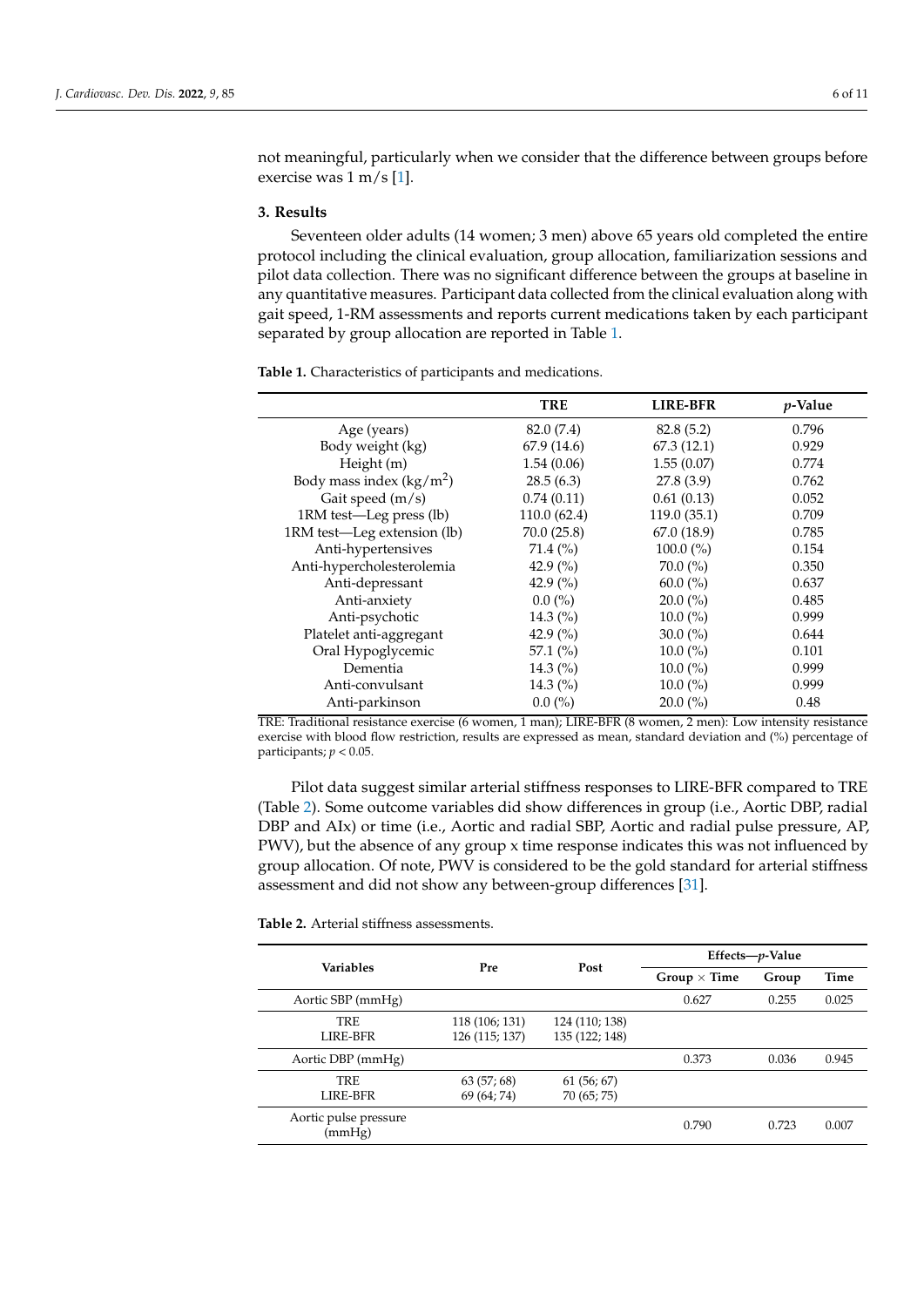| Variables                       | Pre                                | Post                                 | Effects-p-Value     |       |       |
|---------------------------------|------------------------------------|--------------------------------------|---------------------|-------|-------|
|                                 |                                    |                                      | Group $\times$ Time | Group | Time  |
| <b>TRE</b><br><b>LIRE-BFR</b>   | 55(45; 64)<br>56 (48; 65)          | 62 (51; 73)<br>65(55; 75)            |                     |       |       |
| Radial SBP (mmHg)               |                                    |                                      | 0.623               | 0.504 | 0.017 |
| <b>TRE</b><br><b>LIRE-BFR</b>   | 129 (117; 142)<br>133 (122; 144)   | 135 (121; 150)<br>143 (129; 156)     |                     |       |       |
| Radial DBP (mmHg)               |                                    |                                      | 0.262               | 0.024 | 0.843 |
| <b>TRE</b><br><b>LIRE-BFR</b>   | 62(57; 67)<br>68 (64; 73)          | 60(55; 66)<br>70 (64; 75)            |                     |       |       |
| Radial MAP (mmHg)               |                                    |                                      | 0.437               | 0.112 | 0.189 |
| <b>TRE</b><br><b>LIRE-BFR</b>   | 84 (76; 92)<br>91 (84; 98)         | 86 (77; 95)<br>96 (87; 104)          |                     |       |       |
| Radial pulse pressure<br>(mmHg) |                                    |                                      | 0.891               | 0.763 | 0.009 |
| <b>TRE</b><br><b>LIRE-BFR</b>   | 66 (56; 76)<br>64 (55; 73)         | 75 (63; 86)<br>73 (62; 84)           |                     |       |       |
| Augmentation pressure<br>(mmHg) |                                    |                                      | 0.130               | 0.070 | 0.005 |
| <b>TRE</b><br><b>LIRE-BFR</b>   | 19 (13; 26)<br>23 (18; 29)         | 22 (16; 29)<br>33 (27; 39)           |                     |       |       |
| Pulse wave velocity $(m/s)$     |                                    |                                      | 0.682               | 0.556 | 0.031 |
| <b>TRE</b><br><b>LIRE-BFR</b>   | 11.6(8.7; 15.5)<br>10.6(8.1; 13.8) | 12.7 (9.6; 16.8)<br>11.2 (8.7; 14.5) |                     |       |       |
| AIx $(\%)$                      |                                    |                                      | 0.159               | 0.037 | 0.146 |
| <b>TRE</b><br><b>LIRE-BFR</b>   | 36.3(27; 45)<br>41.9 (34; 49)      | 36.4 (29; 43)<br>50.2 (43; 57)       |                     |       |       |
| AIx75 $(%)$                     |                                    |                                      | 0.152               | 0.094 | 0.209 |
| <b>TRE</b><br>LIRE-BFR          | 31.9(21; 41)<br>35.9 (27; 44)      | 31.3 (24; 38)<br>44.3 (37; 51)       |                     |       |       |

<span id="page-6-0"></span>**Table 2.** *Cont.*

TRE: Traditional resistance exercise (*n* = 7); LIRE-BFR: Low intensity resistance exercise with blood flow restriction (*n* = 10). AIx: augmentation index; AIX75: augmentation index corrected by 75 bpm; DBP: Diastolic blood pressure; SBP: Systolic blood pressure; MAP: Mean arterial pressure. Results are expressed as mean and 95% CI. *p*-value: Interactions between time  $\times$  group, group and time. For all comparisons  $p < 0.05$ .

## **4. Discussion**

This is the first study to determine arterial stiffness responses following acute LIRE-BFR in older people with low gait speed  $(<0.9 \text{ m/s})$ . The main findings of the present study were that an acute bout of TRE or LIRE-BFR induced similar increases in arterial stiffness.

Pulse wave velocity (PWV) is considered the main indicator of arterial stiffness and the most used index because of its high reproducibility and clinical utility. Indirect indicators of arterial stiffness, such as central blood pressure, augmentation pressure (AP), represented by the difference between the second reflected and first peak pressure in the pulse wave [\[32\]](#page-9-17), and the augmentation index (AIx) are also valuable as an elevated AIx is associated with an increased risk of cardiovascular events [\[28\]](#page-9-13).

In this study, a slight increase in PWV and augmentation pressure were found after both TRE and LIRE-BFR, but this did not result in any adverse event. Although increases in central arterial stiffness in young and middle-aged men have been observed after traditional resistance exercise [\[33](#page-9-18)[–35\]](#page-9-19), low-intensity TRE has no impact on systemic arterial stiffness (brachial-ankle PWV) in middle-aged, older adults and patients with hypertension [\[36](#page-9-20)[–38\]](#page-9-21). Additionally, TRE may effectively reduce peripheral and central blood pressures in hypertensive middle-aged and older adults [\[11\]](#page-8-8).

In terms of central hemodynamic parameters, a previous study in healthy adults demonstrated a reduction in AP and AIx up to 30 min post-LIRE-BFR [\[39\]](#page-10-0). The discrepancy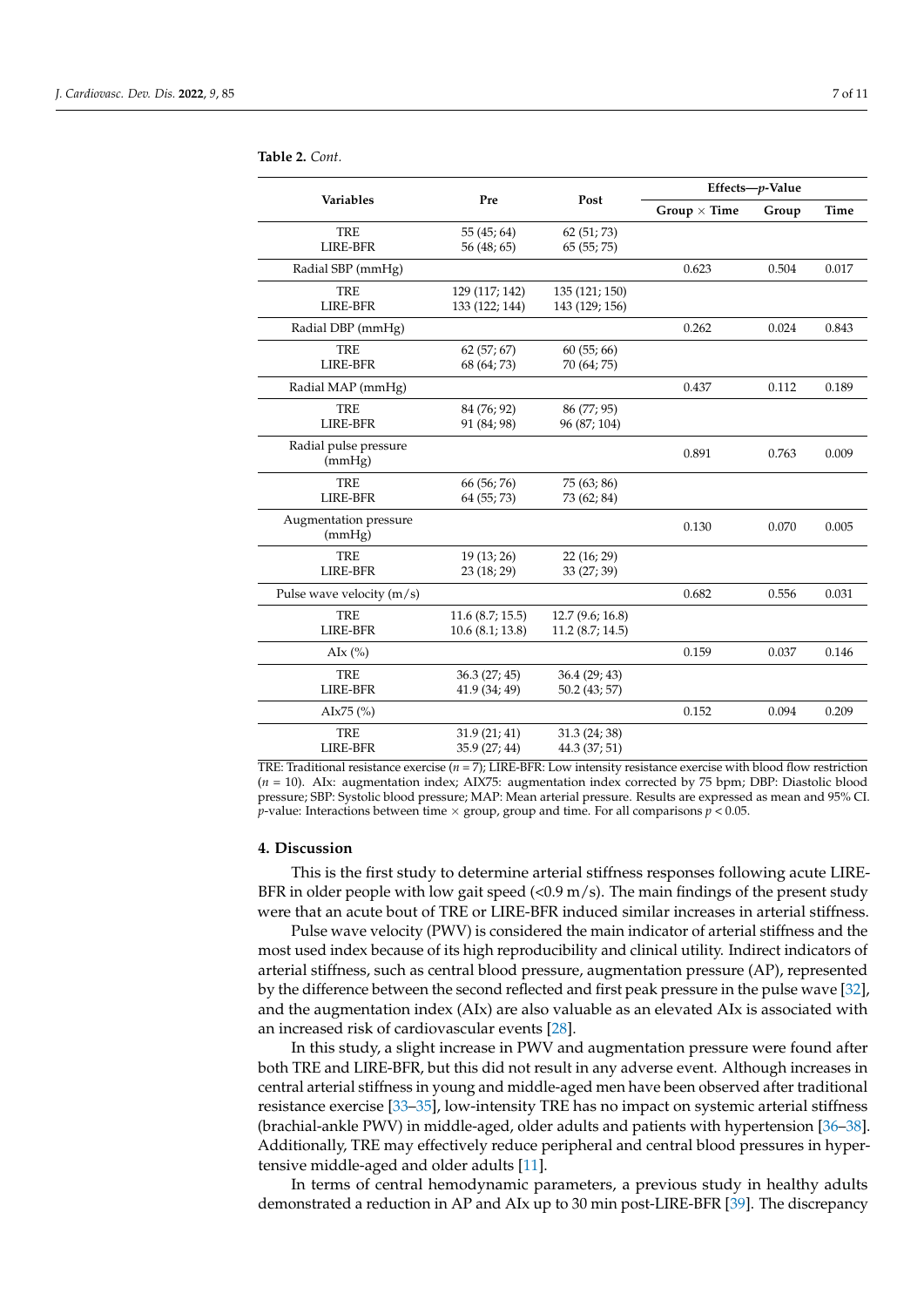between this and our study could be attributable to the high age and frailty of our population. As mentioned in a recent review [\[40\]](#page-10-1), older people with comorbidities may well have vascular dysfunction and hence this may explain the difference in results between the former and our present study.

There are several mechanisms that contribute to vascular stiffness in old age, including calcium deposition, endothelial dysfunction, and diminished relaxation of vascular smooth muscle cells [\[41\]](#page-10-2). Furthermore, oxidative stress impairs endothelial-cell repair and induces vascular smooth muscle cell proliferation, resulting in arterial stiffness [\[42\]](#page-10-3). In addition, blood pressure is an important determinant of PWV and vascular stiffness [\[43\]](#page-10-4) and there is the possibility that different people exhibit different levels of oxidative stress and an exercise-induced increases in blood pressure that result in varying changes in arterial stiffness in response to exercise.

In line with our observation in older adults, Rossow et al. [\[44\]](#page-10-5) observed an acute postexercise increase in central hemodynamic parameters (cSBP, cDBP cMAP) in active men and women using a 20% 1RM non-failure leg extension protocol applying both wide (13.5 cm) and narrow (5 cm) cuffs. Interestingly, larger increases in central hemodynamic parameters along with rate pressure product (RPP) were observed in the wide cuff compared to the narrow cuff during exercise, suggesting an increased myocardial demand despite a reduced AIx during and immediately after exercise. In their study, participants using wider cuffs completed fewer repetitions (67  $\pm$  2) compared to those exercising with a narrow cuff (75  $\pm$  0). These results indicate that wide cuffs and repetitions until exhaustion may result in greater increases in central hemodynamic parameters. Thus, the use of narrower cuffs and non-failure exercise may be a good approach in specific populations such as frail older adults and people with vascular disease to attenuate the excessive central hemodynamic responses. Of note, Rossow et al. [\[44\]](#page-10-5) did not apply personalized pressures to each cuff, potentially augmenting the hemodynamic responses in the wider cuff compared to the narrow cuff condition, requiring further research to make more conclusive statements [\[45\]](#page-10-6).

In our study, despite an increase in the aortic and radial pulse pressure in both groups, there was no significant increase in AIx after TRE or LIRE-BFR. Some authors reported an increase in AIx [\[46\]](#page-10-7) after resistance exercise but in young, healthy people with an exercise load of 70% rather than 60% of 1 RM, and a higher training volume. Indeed, recently, it was shown that the increases in blood pressure and AIx are proportional to the exercise intensity and not the duration of exercise [\[47\]](#page-10-8). Forde et al. [\[47\]](#page-10-8) suggested that either central or peripheral vascular changes may alter AIx values in the post-exercise period.

These results suggest that LIRE-BFR might be an alternative method to use and help clinical populations such as frail older adults and patients with cardiovascular diseases, as LIRE-BFR did not further compromise vascular health in these patients who had already vascular impairments [\[48\]](#page-10-9). Training studies (e.g., 4+ weeks) may help to elucidate whether LIRE-BFR could improve vascular function and safety to a similar degree as TRE, and if so, whether it provides a training approach for load-compromised, frail older adults to safely strength train. Therefore, long-term training studies should be performed now that feasibility and tolerability to LIRE-BFR has been established as the acute spikes in arterial stiffness measures appear to be similar to that elicited by traditional TRE training. This may provide a novel avenue for clinical application and overcome the lower cardiac rehabilitation efficiency to conventional training in older adults [\[49\]](#page-10-10).

The current study is not without limitations. Firstly, the sample size in each group  $(n = 10$  in LIRE-BFR;  $n = 7$  in TRE) is somewhat small, though it was large enough to detect increases in stiffness after a single exercise bout. Another limitation is that there was a large proportion of women in the study, which is attributable to (1) the longer life span of men than women and (2) the fact that women typically walk slower than men at any age, and hence will be over represented when selecting for a low walking speed [\[50\]](#page-10-11). Thirdly, arterial stiffness measures were only taken at 60 min post-exercise. Other studies using LIRE-BFR sampled arterial stiffness measures at 0–30 min [\[39](#page-10-0)[,46\]](#page-10-7). Future studies should include a larger sample size of participants and more arterial stiffness measures taken at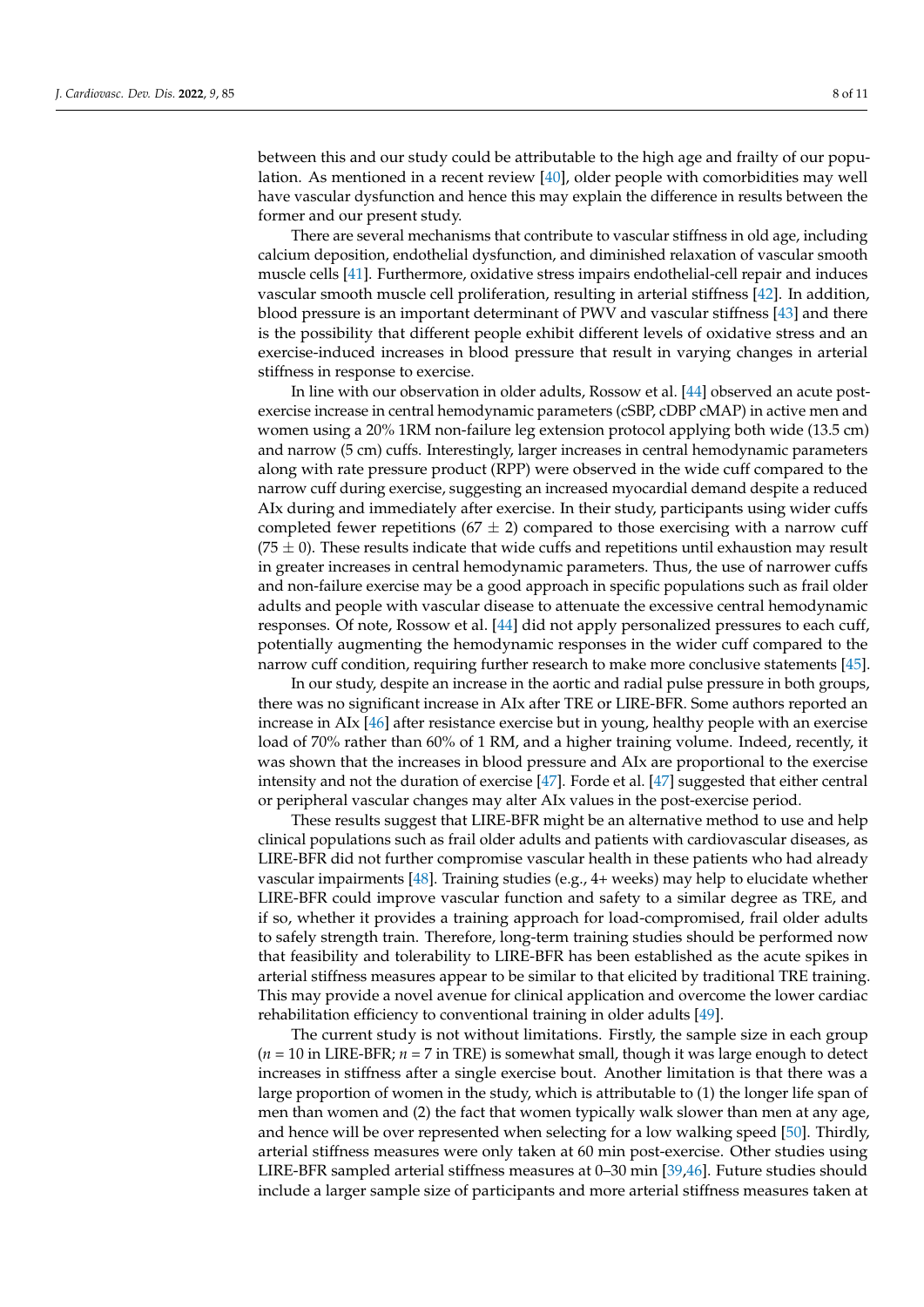various time intervals post-exercise (i.e., 5, 10, 20 min post-exercise) to better identify the between-group differences and to compare with other studies on LIRE-BFR.

#### **5. Conclusions**

In conclusion, TRE and LIRE-BFR induced similar increases in acute measures of arterial stiffness, indicating that LIRE-BFR is as safe as TRE for frail older people. Future studies are needed to assess the vascular risk and safety of LIRE-BFR training.

**Author Contributions:** S.A., A.P.G., F.G.d.M.F., M.S.C., R.M.R.-D., G.G.C. and L.D.N.J.d.M. contributed to the conception and design of the research; S.A., A.P.G. and L.D.N.J.d.M. contributed to the clinical assessment of patients. Analysis and interpretation of data, as well as drafting of the article was carried out by, S.A., A.P.G., R.M.R.-D., G.G.C., H.D., L.D.N.J.d.M. and N.R. and H.D. critically revised the manuscript. All authors have read and agreed to the published version of the manuscript.

**Funding:** This research was funded by São Paulo Research Foundation grant number (2016/07993-3). The APC was funded by Hospital Israelita Albert Einstein.

**Institutional Review Board Statement:** The study was conducted according to the guidelines of the Declaration of Helsinki, and approved by the Institutional Review Board (or Ethics Committee) of Hospital Israelita Albert Einstein (CAAE: 56798316.4.0000.0071, 6 February 2020).

**Informed Consent Statement:** Informed consent was obtained from all subjects involved in the study.

**Data Availability Statement:** Available from corresponding author upon reasonable request.

**Conflicts of Interest:** The authors declare no conflict of interest.

## **References**

- <span id="page-8-0"></span>1. Matthew, J.; Rossman, T.J.; Martens, C.R.; Seals, D.R. Healthy Lifestyle-Based Approaches for Successful Vascular Aging. *J. Appl. Physiol.* **2018**, *125*, 1888–1900.
- <span id="page-8-1"></span>2. Vanhees, L.; Rauch, B.; Piepoli, M.; Van Buuren, F.; Takken, T.; Bo, M. Importance of characteristics and modalities of physical activity and exercise in the management of cardiovascular health in individuals with cardiovascular disease (Part III). *Eur. J. Prev. Cardiol.* **2012**, *19*, 1333–1356. [\[CrossRef\]](http://doi.org/10.1177/2047487312437063) [\[PubMed\]](http://www.ncbi.nlm.nih.gov/pubmed/22637740)
- <span id="page-8-2"></span>3. Carmel, M.; McEniery, Y.; Ian, R.; Hall, A.Q.; Ian, B.; Wilkinson, J.R.C. Normal Vascular Aging: Differential Effects on Wave Reflection and Aortic Pulse Wave Velocity. *Aging Vasc. Funct.* **2005**, *46*, 1753–1760. [\[CrossRef\]](http://doi.org/10.1016/j.jacc.2005.07.037)
- <span id="page-8-3"></span>4. Lopez, P.; Pinto, R.S.; Radaelli, R.; Rech, A.; Grazioli, R.; Izquierdo, M.; Cadore, E.L. Benefits of resistance training in physically frail elderly: A systematic review. *Aging Clin. Exp. Res.* **2018**, *30*, 889–899. [\[CrossRef\]](http://doi.org/10.1007/s40520-017-0863-z)
- <span id="page-8-4"></span>5. Nelson, M.E.; Rejeski, W.J.; Blair, S.N.; Duncan, P.W.; Judge, J.O.; King, A.C.; Macera, C.A.; Castaneda-Sceppa, C. Physical activity and public health in older adults: Recommendation from the American College of Sports Medicine and the American Heart Association. *Circulation* **2007**, *116*, 1094–1105. [\[CrossRef\]](http://doi.org/10.1249/mss.0b013e3180616aa2)
- <span id="page-8-5"></span>6. Centner, C.; Wiegel, P.; Gollhofer, A.; König, D. Effects of Blood Flow Restriction Training on Muscular Strength and Hypertrophy in Older Individuals: A Systematic Review and Meta-Analysis. *Sports Med.* **2018**, *49*, 95–108. [\[CrossRef\]](http://doi.org/10.1007/s40279-018-0994-1)
- <span id="page-8-6"></span>7. Grigoriadis, G.; Rosenberg, A.J.; Lefferts, W.K.; Wee, S.O.; Schroeder, E.C.; Baynard, T. Similar Effects of Acute Resistance Exercise on Carotid Stiffness in Males and Females. *Endoscopy* **2020**, *41*, 82–88. [\[CrossRef\]](http://doi.org/10.1055/a-1044-2321)
- 8. Okamoto, T.; Kobayashi, R.; Sakamaki-sunaga, M. Effect of Resistance Exercise on Arterial Stiffness during the Follicular and Luteal Phases of the Menstrual Cycle. *Int. J. Sports Med.* **2017**, *38*, 347–352. [\[CrossRef\]](http://doi.org/10.1055/s-0043-101377)
- 9. Thiebaud, R.S.; Fahs, C.A.; Rossow, L.M.; Loenneke, J.P.; Kim, D.; Mouser, J.G.; Beck, T.W.; Bemben, D.A.; Larson, R.D.; Bemben, M.G. Effects of age on arterial stiffness and central blood pressure after an acute bout of resistance exercise. *Eur. J. Appl. Physiol.* **2015**, *116*, 39–48. [\[CrossRef\]](http://doi.org/10.1007/s00421-015-3242-5)
- <span id="page-8-7"></span>10. Yoon, E.S.; Jung, S.J.; Cheun, S.K. Effects of Acute Resistance Exercise on Arterial Stiffness in Young Men. *Korean Soc. Cardiol.* **2010**, *40*, 16–22. [\[CrossRef\]](http://doi.org/10.4070/kcj.2010.40.1.16)
- <span id="page-8-8"></span>11. Figueroa, A.; Okamoto, T.; Jaime, S.J.; Fahs, C.A. Impact of high- and low-intensity resistance training on arterial stiffness and blood pressure in adults across the lifespan: A review. *Eur. J. Physiol.* **2018**, *471*, 467–478. [\[CrossRef\]](http://doi.org/10.1007/s00424-018-2235-8)
- <span id="page-8-9"></span>12. Otsuki, T.; Maeda, S.; Iemitsu, M.; Saito, Y.; Tanimura, Y.; Ajisaka, R.; Miyauchi, T. Vascular endothelium-derived factors and arterial stiffness in strength- and endurance-trained men. *Am. J. Physiol. Circ. Physiol.* **2007**, *292*, H786–H791. [\[CrossRef\]](http://doi.org/10.1152/ajpheart.00678.2006)
- <span id="page-8-10"></span>13. Vlachopoulos, C.; Aznaouridis, K.; Stefanadis, C. Prediction of Cardiovascular Events and All-Cause Mortality With Arterial Stiffness. *J. Am. Coll. Cardiol.* **2010**, *55*, 1318–1327. [\[CrossRef\]](http://doi.org/10.1016/j.jacc.2009.10.061)
- <span id="page-8-11"></span>14. Spranger, M.D.; Krishnan, A.C.; Levy, P.D.; O'Leary, D.S.; Smith, S.A. Blood flow restriction training and the exercise pressor reflex: A call for concern. *Am. J. Physiol. Circ. Physiol.* **2015**, *309*, H1440–H1452. [\[CrossRef\]](http://doi.org/10.1152/ajpheart.00208.2015) [\[PubMed\]](http://www.ncbi.nlm.nih.gov/pubmed/26342064)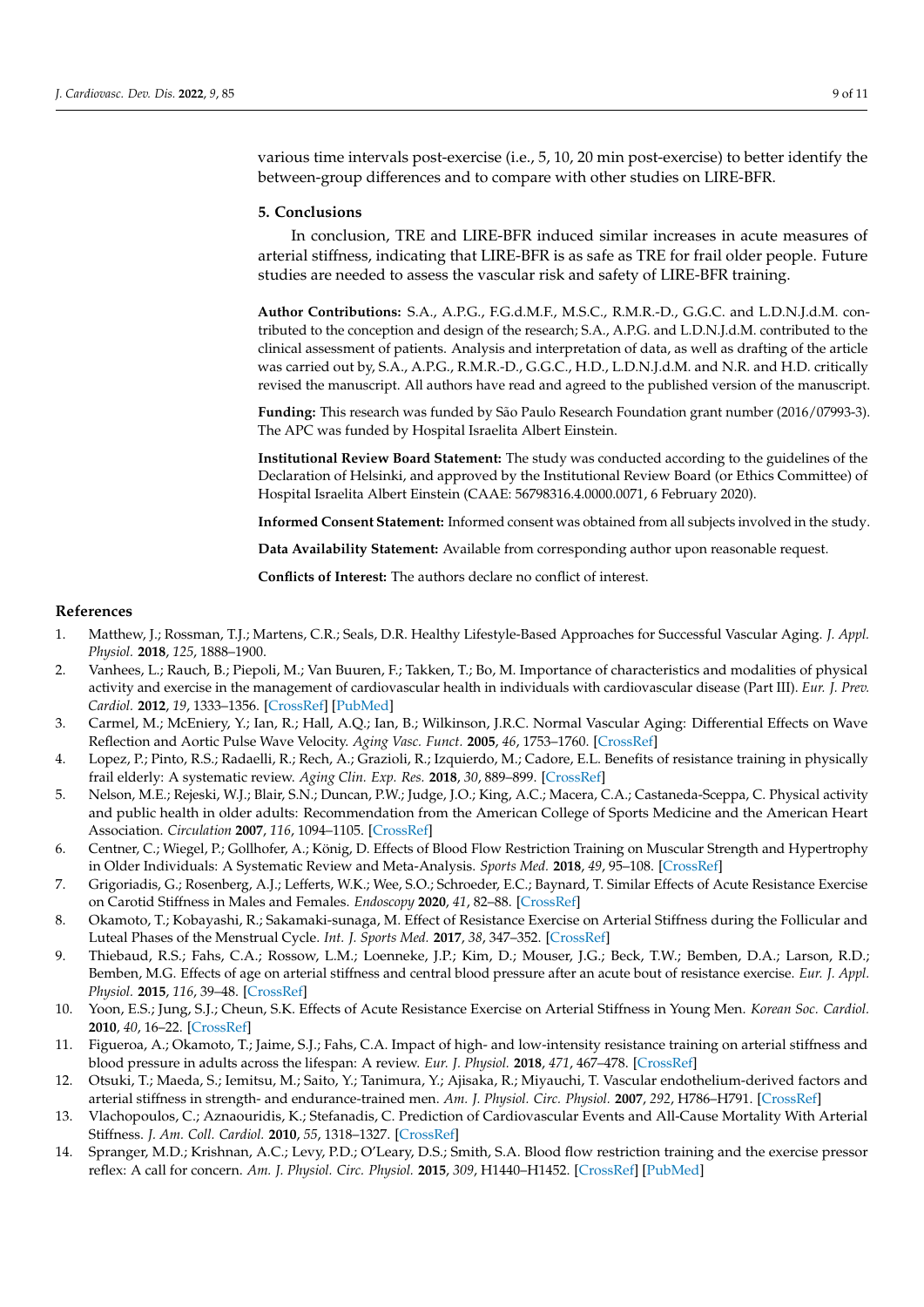- <span id="page-9-0"></span>15. Oliveira, M.; Meireles, K.; Marty, D.; Spranger, D.S.; O'Leary, H.R.; Peçanha, T. Clinical safety of blood flow restricted training? A comprehensive review of altered muscle metaboreflex in cardiovascular disease during ischemic exercise. *Am. J. Physiol. Circ. Physiol.* **2020**, *318*, H90–H109. [\[CrossRef\]](http://doi.org/10.1152/ajpheart.00468.2019)
- <span id="page-9-1"></span>16. Uhlmann, S.; Friedrichs, U.; Eichler, W.; Hoffmann, S.; Wiedemann, P. Direct Measurement of VEGF-Induced Nitric Oxide Production by Choroidal Endothelial Cells 1. *Microvasc. Res.* **2001**, *62*, 179–189. [\[CrossRef\]](http://doi.org/10.1006/mvre.2001.2334)
- <span id="page-9-2"></span>17. Diaz, M.; Parikh, V.; Ismail, S.; Maxamed, R.; Tye, E.; Austin, C.; Dew, T.; Graf, B.A.; Vanhees, L.; Degens, H.; et al. Nitric Oxide Differential effects of resveratrol on the dilator responses of femoral arteries, ex vivo. *Nitric Oxide* **2019**, *92*, 1–10. [\[CrossRef\]](http://doi.org/10.1016/j.niox.2019.07.008)
- <span id="page-9-3"></span>18. Takano, H.; Morita, T.; Iida, H.; Asada, K.-I.; Kato, M.; Uno, K.; Hirose, K.; Matsumoto, A.; Takenaka, K.; Hirata, Y.; et al. Hemodynamic and hormonal responses to a short-term low-intensity resistance exercise with the reduction of muscle blood flow. *Eur. J. Appl. Physiol.* **2005**, *95*, 65–73. [\[CrossRef\]](http://doi.org/10.1007/s00421-005-1389-1)
- <span id="page-9-4"></span>19. Lanziotti, S.; Neri, A.L.; Ferrioli, E.; Lourenço, R.A. Fenótipo de fragilidade: Influência de cada item na determinação da fragilidade em idosos comunitários—Rede Fibra Phenotype of frailty: The influence of each item in determining frailty in community-dwelling elderly—The Fibra Study. *Cien. Saud. Colet.* **2016**, *21*, 3483–3492. [\[CrossRef\]](http://doi.org/10.1590/1413-812320152111.23292015)
- <span id="page-9-5"></span>20. Peel, N.M.; Kuys, S.S.; Klein, K. Gait Speed as a Measure in Geriatric Assessment in Clinical Settings: A Systematic Review. *J. Gerontol. Ser.* **2012**, *68*, 39–46. [\[CrossRef\]](http://doi.org/10.1093/gerona/gls174)
- <span id="page-9-6"></span>21. Brown, L.E.E.E.; Weir, J.P. ASEP Procedures recommendation I: Accurate assessment of muscular strength and power. *JEP J. Exerc. Physiol.* **2001**, *4*, 1–21.
- <span id="page-9-7"></span>22. Nunes, J.P.; Grgic, J.; Cunha, P.M.; Ribeiro, A.S.; Schoenfeld, B.J.; de Salles, B.F.; Cyrino, E.S. What influence does resistance exercise order have on muscle strength gains and hypertrophy? A systematic review and meta-analysis. *Sport Med.* **2019**, *21*, 149–157. [\[CrossRef\]](http://doi.org/10.1080/17461391.2020.1733672) [\[PubMed\]](http://www.ncbi.nlm.nih.gov/pubmed/32077380)
- <span id="page-9-8"></span>23. Tomeleri, C.M.; Nunes, J.P.; Souza, M.F.; Gerage, A.M.; Marcori, A.; Iarosz, K.C.; Cardoso-Júnior, C.G.; Cyrino, E.S. Resistance Exercise Order Does Not Affect the Magnitude and Duration of Postexercise Blood Pressure in Older Women. *J. Strength Cond. Res.* **2020**, *34*, 1062–1070. [\[CrossRef\]](http://doi.org/10.1519/JSC.0000000000002177) [\[PubMed\]](http://www.ncbi.nlm.nih.gov/pubmed/32205834)
- <span id="page-9-9"></span>24. KAATSU Global Inc. *Kaatsu Equipment User Manual Including Kaatsu Protocols for Including KAATSU Protocols for*; KAATSU Global Inc.: Los Angeles, CA, USA, 2017; pp. 1–139.
- <span id="page-9-10"></span>25. Weatherholt, A.M.; VanWye, W.R.; Lohmann, J.; Owens, J.G. The Effect of Cuff Width for Determining Limb Occlusion Pressure: A Comparison of Blood Flow Restriction Devices. *Int. J. Exerc. Sci.* **2019**, *12*, 136–143.
- <span id="page-9-11"></span>26. Shimizu, R.; Hotta, K.; Yamamoto, S.; Matsumoto, T.; Kamiya, K.; Kato, M.; Hamazaki, N.; Kamekawa, D.; Akiyama, A.; Kamada, Y.; et al. Low-intensity resistance training with blood flow restriction improves vascular endothelial function and peripheral blood circulation in healthy elderly people. *Eur. J. Appl. Physiol.* **2016**, *116*, 749–757. [\[CrossRef\]](http://doi.org/10.1007/s00421-016-3328-8)
- <span id="page-9-12"></span>27. Libardi, C.A.; Chacon-Mikahil, M.P.T.; Cavaglieri, C.; Tricoli, V.; Roschel, H.; Vechin, F.; Conceição, M.S.; Ugrinowitsch, C. Effect of concurrent training with blood flow restriction in the elderly. *Int. J. Sports Med.* **2015**, *36*, 395–399. [\[CrossRef\]](http://doi.org/10.1055/s-0034-1390496) [\[PubMed\]](http://www.ncbi.nlm.nih.gov/pubmed/25700103)
- <span id="page-9-13"></span>28. Laurent, S.; Cockcroft, J.; Van Bortel, L.; Boutouyrie, P.; Giannattasio, C.; Hayoz, D.; Pannier, B.; Vlachopoulos, C.; Wilkinson, I.; Struijker-Boudier, H.; et al. Expert consensus document on arterial stiffness: Methodological issues and clinical applications. *Eur. Heart J.* **2006**, *27*, 2588–2605. [\[CrossRef\]](http://doi.org/10.1093/eurheartj/ehl254) [\[PubMed\]](http://www.ncbi.nlm.nih.gov/pubmed/17000623)
- <span id="page-9-14"></span>29. Siebenhofer, A.; Kemp, C.R.W.; Sutton, A.; Williams, B. The reproducibility of central aortic blood pressure measurements in healthy subjects using applanation tonometry and sphygmocardiography. *J. Hum. Hypertens.* **1999**, *13*, 625–629. [\[CrossRef\]](http://doi.org/10.1038/sj.jhh.1000887) [\[PubMed\]](http://www.ncbi.nlm.nih.gov/pubmed/10482972)
- <span id="page-9-15"></span>30. Bortel, L.M.; Van Duprez, D.; Starmans-kool, M.J.; Safar, M.E.; Giannattasio, C.; Cockcroft, J.; Kaiser, D.R.; Thuillez, C. Clinical Apllications of Arterial Stiffness, Task Force III: Recommendations for User Procedures. *Am. J. Hypertens.* **2002**, *7061*, 445–452. [\[CrossRef\]](http://doi.org/10.1016/S0895-7061(01)02326-3)
- <span id="page-9-16"></span>31. David, M.; Malti, O.; AlGhatrif, M.; Wright, J.; Canepa, M.; Strait, J.B. Pulse Wave Velocity Testing in the Baltimore Longitudinal Study of Aging 2. Central Blood Pressure Measurement Using Pulse Wave Analysis (PWA). *J. Vis. Exp.* **2014**, *84*, 50817. [\[CrossRef\]](http://doi.org/10.3791/50817)
- <span id="page-9-17"></span>32. Wilkinson, I.B.; Mceniery, C.M.; John, R.; Lemogoum, D.; Leeman, M.; Degaute, J.; Van de Borne, P.; Van Bortel, L.M. Pulse waveform analysis and arterial stiffness: Realism can replace evangelism and scepticism. *J. Hypertens.* **2005**, *23*, 213–215. [\[CrossRef\]](http://doi.org/10.1097/00004872-200501000-00032)
- <span id="page-9-18"></span>33. Miyachi, M.; Kawano, H.; Sugawara, J.; Takahashi, K.; Hayashi, K.; Yamazaki, K.; Tabata, I.; Tanaka, H. Unfavorable Effects of Resistance Training on Central Arterial Compliance. *Circulation* **2004**, *110*, 2858–2863. [\[CrossRef\]](http://doi.org/10.1161/01.CIR.0000146380.08401.99) [\[PubMed\]](http://www.ncbi.nlm.nih.gov/pubmed/15492301)
- 34. Kawano, H.; Tanaka, H.; Miyachi, M.; Kawano, T. Resistance training and arterial compliance keeping the benefits while minimizing the stiffening. *J. Hypertens.* **2006**, *24*, 1753–1759. [\[CrossRef\]](http://doi.org/10.1097/01.hjh.0000242399.60838.14)
- <span id="page-9-19"></span>35. Okamoto, T.; Masuhara, M.; Ikuta, K. Upper but not lower limb resistance training increases arterial stiffness in humans. *Eur. J. Appl. Physiol.* **2009**, *107*, 127–134. [\[CrossRef\]](http://doi.org/10.1007/s00421-009-1110-x) [\[PubMed\]](http://www.ncbi.nlm.nih.gov/pubmed/19533164)
- <span id="page-9-20"></span>36. Casey, D.P.; Beck, D.T.; Braith, R.W. Progressive Resistance Training Without Volume Increases Does Not Alter Arterial Stiffness and Aortic Wave Reflection. *Exp. Biol. Med.* **2007**, *232*, 1228–1235. [\[CrossRef\]](http://doi.org/10.3181/0703-RM-65) [\[PubMed\]](http://www.ncbi.nlm.nih.gov/pubmed/17895531)
- 37. Collier, S.R.; Frechette, V.; Sandberg, K.; Schafer, P.; Ji, H.; Smulyan, H.; Fernhall, B. Sex differences in resting hemodynamics and arterial stiffness following 4 weeks of resistance versus aerobic exercise training in individuals with pre-hypertension to stage 1 hypertension. *Biol. Sex Differ.* **2011**, *2*, 9. [\[CrossRef\]](http://doi.org/10.1186/2042-6410-2-9)
- <span id="page-9-21"></span>38. Ho, S.S.; Radavelli-Bagatini, S.; Dhaliwal, S.S.; Hills, A.P.; Pal, S. Resistance, Aerobic, and Combination Training on Vascular Function in Overweight and Obese Adults. *J. Clin. Hypertens.* **2012**, *14*, 848–854. [\[CrossRef\]](http://doi.org/10.1111/j.1751-7176.2012.00700.x)